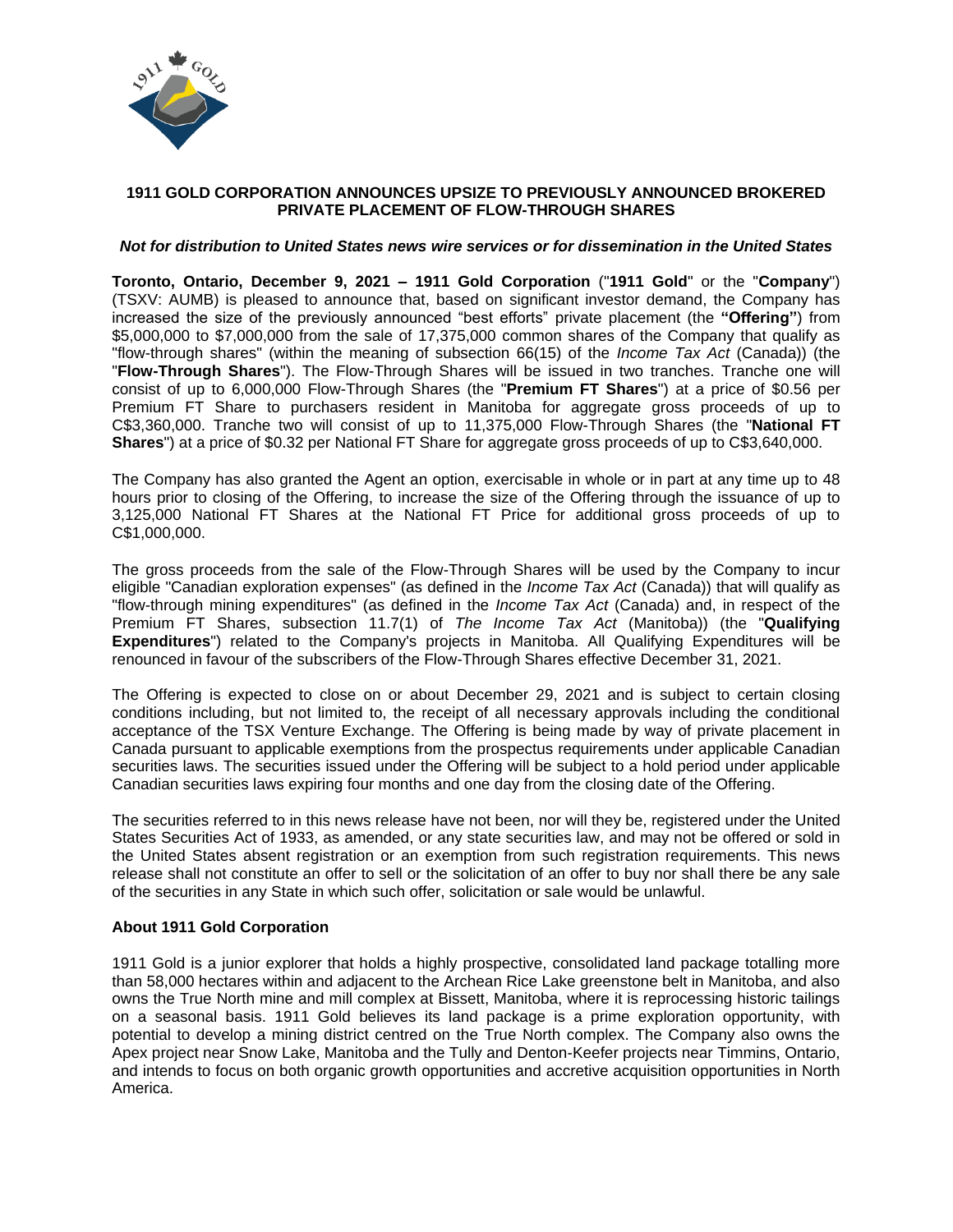1911 Gold's True North complex and exploration land package are located within the traditional territory of the Hollow Water First Nation, signatory to Treaty No. 5 (1875-76). 1911 Gold looks forward to maintaining open, co-operative and respectful communication with the Hollow Water First Nation, and all local stakeholders, in order to build mutually beneficial working relationships.

ON BEHALF OF THE BOARD OF DIRECTORS

Ron Clayton President and CEO

#### **For further information, please contact:**

Shaun Heinrichs Chief Financial Officer (604) 674-1293 [sheinrichs@1911gold.com](mailto:sheinrichs@1911gold.com) [www.1911gold.com](http://www.1911gold.com/)

# **CAUTIONARY STATEMENT REGARDING FORWARD-LOOKING INFORMATION**

This news release may contain forward-looking statements. Often, but not always, forward-looking statements can be identified by the use of words such as "plans", "expects" or "does not expect", "is expected", "budget", "scheduled", "estimates", "forecasts", "intends", "anticipates" or "does not anticipate", or "believes", or describes a "goal", or variation of such words and phrases or state that certain actions, events or results "may", "could", "would", "might" or "will" be taken, occur or be achieved.

All forward-looking statements reflect the Company's beliefs and assumptions based on information available at the time the statements were made. Actual results or events may differ from those predicted in these forward-looking statements. All of the Company's forward-looking statements are qualified by the assumptions that are stated or inherent in such forward-looking statements, including the assumptions listed below. Although the Company believes that these assumptions are reasonable, this list is not exhaustive of factors that may affect any of the forward-looking statements.

Forward-looking statements involve known and unknown risks, future events, conditions, uncertainties and other factors which may cause the actual results, performance or achievements to be materially different from any future results, prediction, projection, forecast, performance or achievements expressed or implied by the forward-looking statements. All statements that address expectations or projections about the future, including, but not limited to, statements with respect to the terms of the Offering, the use of proceeds of the Offering, the timing and ability of the Company to close the Offering, the timing and ability of the Company to receive necessary regulatory approvals, the tax treatment of the Flow-Through Shares, the timing for the Qualifying Expenditures to be renounced in favour of the subscribers, the impact of COVID-19 on the business of the Company and the plans, operations and prospects of the Company, are forward-looking statements. Although 1911 Gold has attempted to identify important factors that could cause actual actions, events or results to differ materially from those described in forward-looking statements, there may be other factors that cause actions, events or results not to be as anticipated, estimated or intended. There can be no assurance that forward-looking statements will prove to be accurate, as actual results and future events could differ materially from those anticipated in such statements. Accordingly, readers should not place undue reliance on forward-looking statements.

All forward-looking statements contained in this news release are given as of the date hereof. The Company disclaims any intention or obligation to update or revise any forward-looking statements whether as a result of new information, future events or otherwise, except in accordance with applicable securities laws.

*Neither TSX Venture Exchange nor its Regulation Services Provider (as that term is defined in the policies of the TSX Venture Exchange) accepts responsibility for the adequacy or accuracy of this release.*